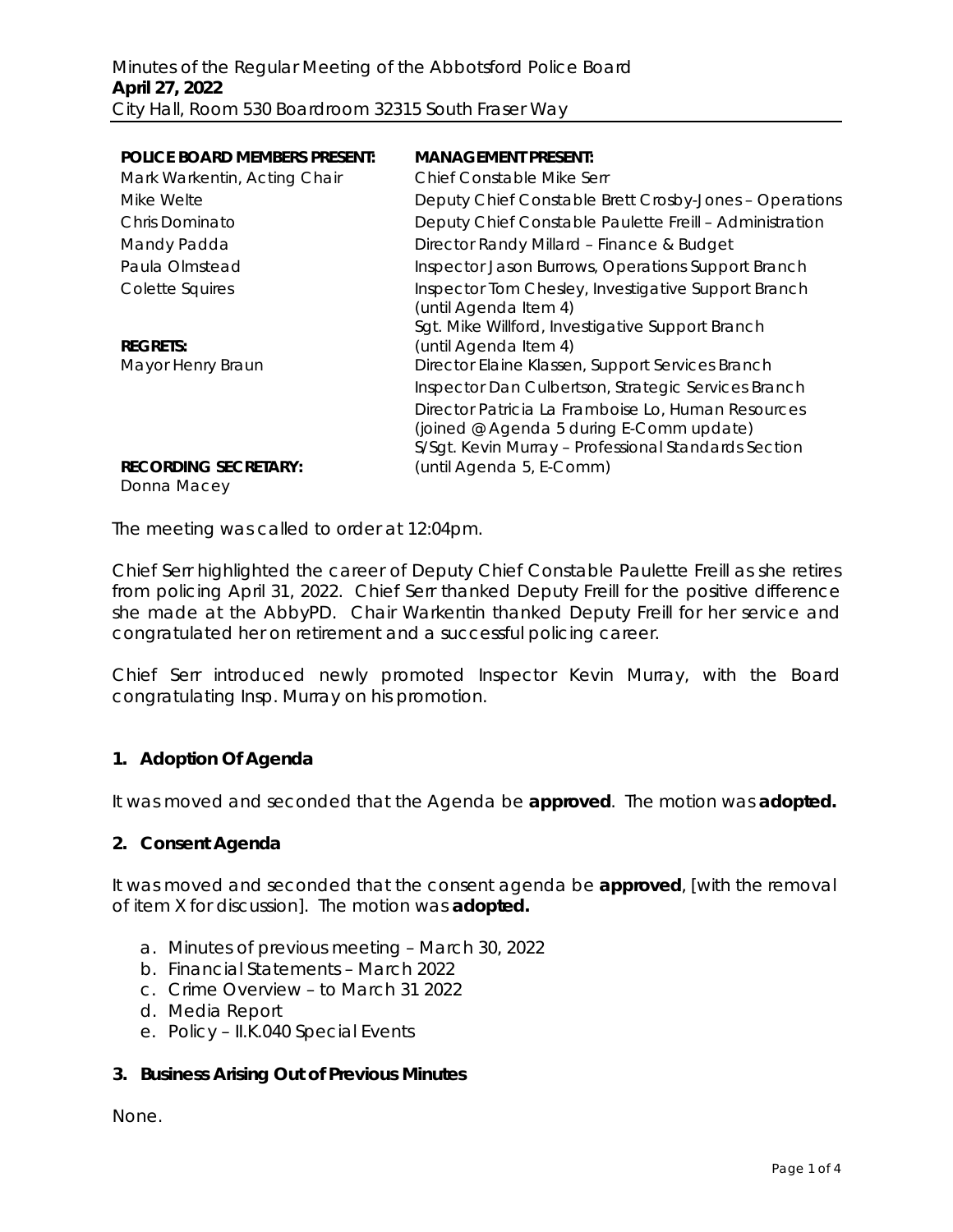# **4. Gang Crime Unit**

Sgt. Willford reviewed the mandate of the Gang Crime Unit which is an operational investigative unit whose primary function is to suppress gang and associated organized crime in the community. How the unit was is staffed was reviewed, along with the operational priorities which are:

- Disrupt gang and organized crime activity through targeted, intelligence led enforcement.
- Handling and development of Confidential Informants.
- Assist and support families and at-risk youth and those already involved in gang activity seeking to make positive life choices and reject a criminal lifestyle.
- Coordination of, and recruitment for, the Bar Watch Program.
- Support the Gang Intervention Team

The daily operations of the unit are, in summary:

- Intelligence Led Proactive Enforcement
- Curfew and Bail condition enforcement
- Licensed Premise Checks
- Partnership with APD Drug Enforcement Unit
- Support of Patrol Branch, when needed

The Law Enforcement Partners were reviewed, noting that the unit works with CFSEU which consists of Uniform Gang Enforcement Team (UGET), Covert Asset Support Team (CAST), and the Illegal Firearms Team. In addition, work is done in cooperation with local RCMP detachments and police departments, CBSA, and Corrections Service of Canada and Provincial Corrections. Other partners consists of BC Civil Forfeiture Office and Community Agencies that support Gang Intervention such as Archway Community Services – SACRO.

Sgt. Willford reviewed Project Persequor which is an ongoing project that connect to the strategic plan objective to suppress gang violence and improve traffic safety. This projects is aimed at improving traffic safety by targeting gang members who are prohibited driver, unlicensed drivers, or new/learner drivers. So far in 2022 GCU has recommended 4 prohibited driving charges, executed 2 arrest warrants for prohibited driving, served 2 prohibition notices and written 22 traffic tickets. This is an ongoing, part time project that will continue until the end of 2022.

The efforts to educate parents and teachers on identifying signs with at-risk youth and how to intervene was discussed, noting the role that the Pathways programs plays in these efforts to spot anomalies with the children.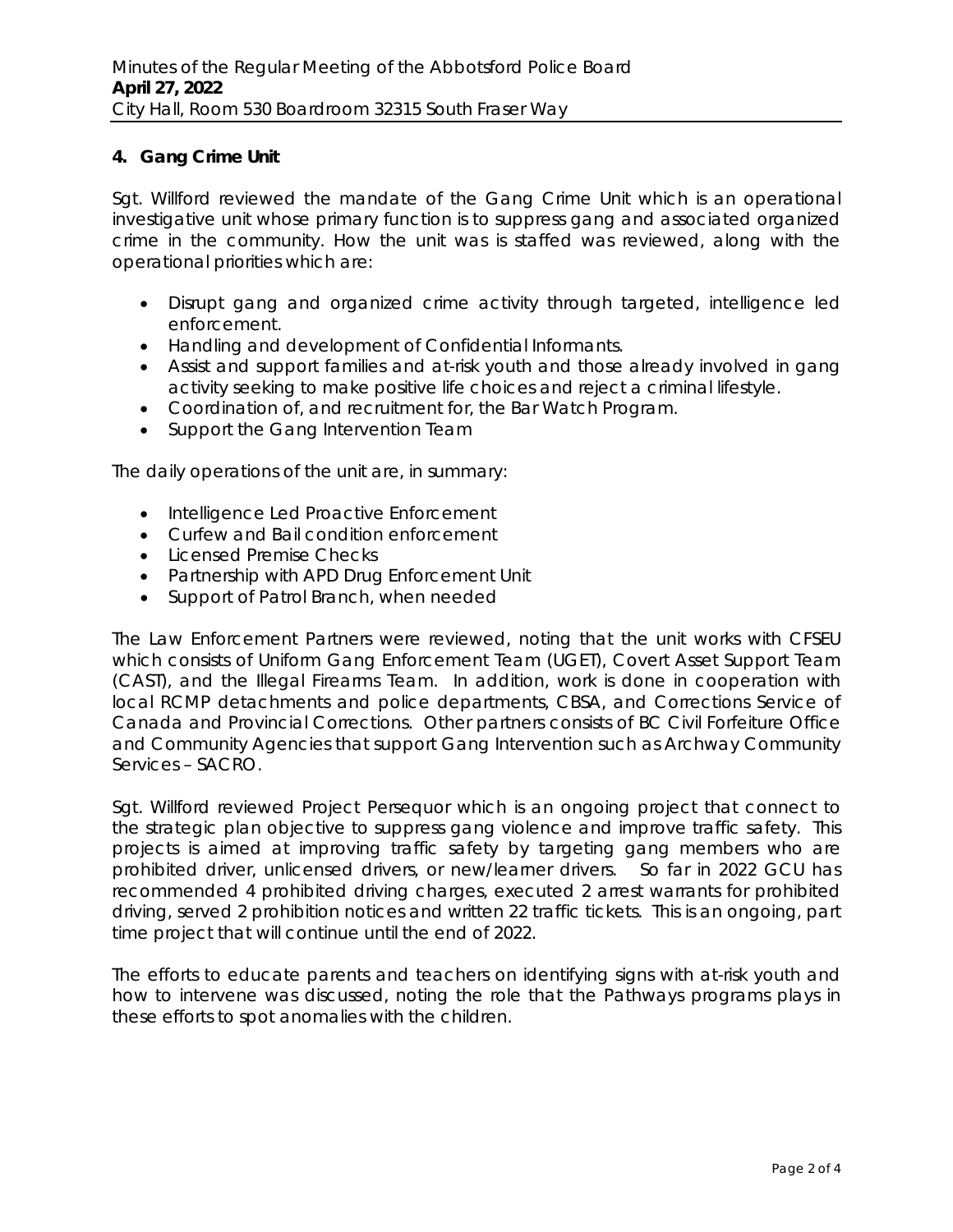# **5. Chief's Report**

Chief Serr reported on the following:

- Shelley Mickens matter sentencing expected to occur in summer.
- E-Comm number of dropped calls occurring, especially for non-emergency calls where callers hang-up after waiting too long. The public sees this as an AbbyPD issue and not as an E-Comm problem.
	- o Director Klassen reviewed the statistics, noting a 45% abandonment rate with dropped calls. Efforts to improve with E-Comm continue along with efforts to improve overall reporting for emergency and non-emergency. The crime types for online reporting was reviewed, noting that not everyone wants to report online. Online reporting is up 10% in 2022 with media initiatives to educate and promote online reporting, such as:
		- o Automated announcement on AbbyPD non-emergency line
		- o Regular bi-weekly social medial posts
		- o City of Abbotsford Water Bill mailer in March 2022
		- o Recognizing not all demographics in Abby will submit online efforts continue to explore options to move more people to AbbyPD.ca and online reporting options.

## **6. ARJAA Update**

Mandy Padda reported that recruiting for an Executive Director continues. AGM is scheduled for May 25, 2022.

## **7. BCAPB Update**

Mark Warkentin reported on the upcoming Conference and AGM at the end of May. The authorized representative and alternate representative will be Colette Squires and Mandy Padda, respectively.

## **8. E-Comm Update**

Mike Welte reported that work is underway to achieve a transparent multi-year funding requirement to prevent E-Comm customers from receiving an unexpected news about cost pressures and to ensure customers know what services they will receive. This will be the new target operating model which standardizes procedures amongst agencies and moves away from the a la carte model per agency. The model aims to create efficiencies, streamline 9-1-1 services, and add efforts to improve non-emergency. The financial audit was clean, with \$2.7M in deficit of which \$2.3M was from the previous year. This is funded through Municipal Finance Authority of BC (MFA).

The E-Comm 911 Board of Directors Designate for the 2022-2023 Term was reviewed. The proposal for an alphabetical rotation was discussed.